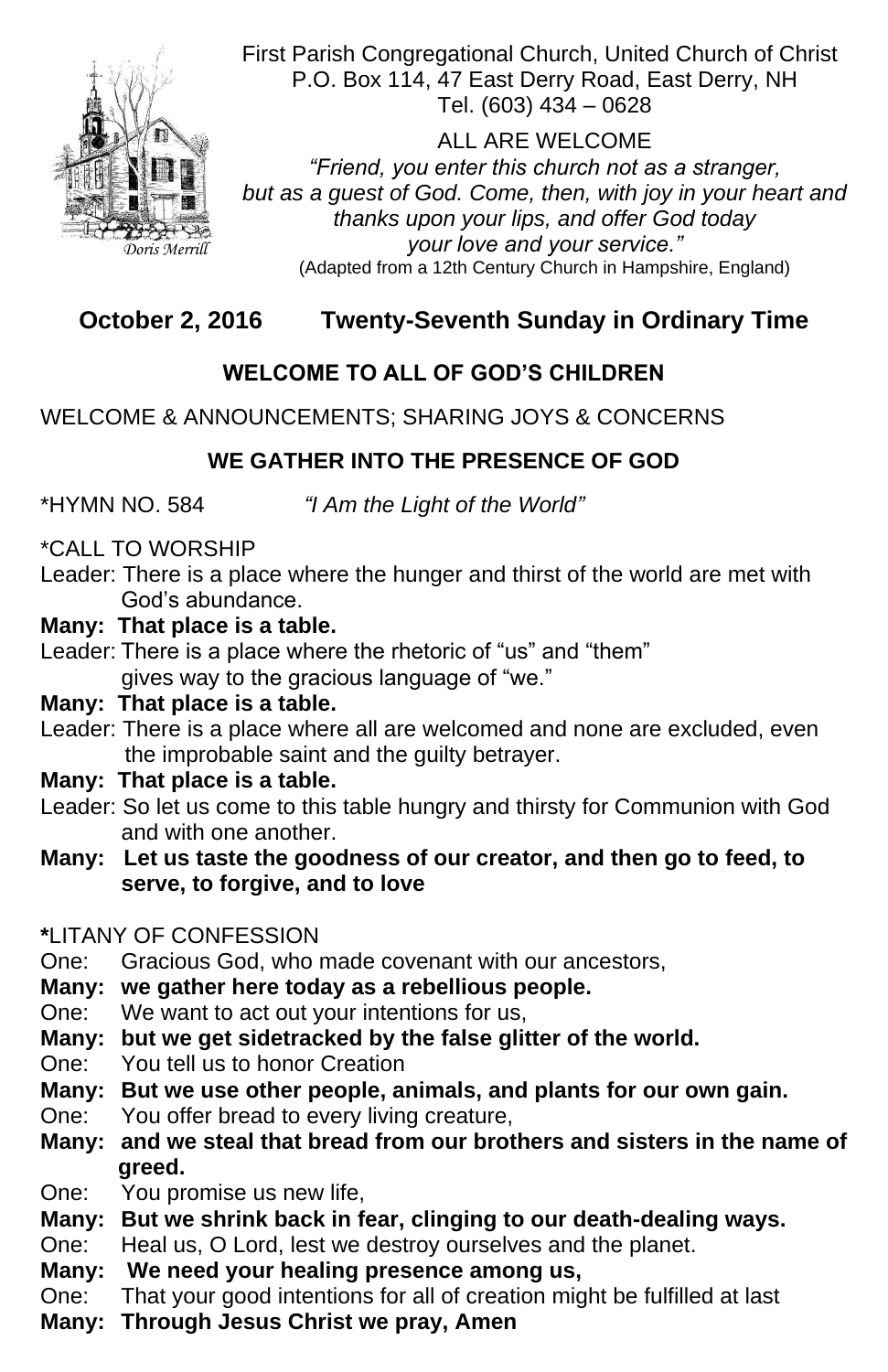## ASSURANCE OF FORGIVENESS

\*SONG OF PRAISE **#**756 **Gloria, Gloria, in excelsius Deo Gloria, Gloria, Alleluia, Alleluia**

#### **WE INVITE FORWARD GOD'S YOUNGER DISCIPLES**

*At this time, all children are invited to come forward for the children's offering,*  and children's time. An offering is not required for participation. All are welcome, *especially first time visitors.*

CHILDREN'S OFFERING "*Come as a Child"* **Come as a child, when He calls you to follow. Just come as a child, for His love is untold. Come as a child, when you seek His communion, For then, all His blessings unfold.**

#### PRAYER OF DEDICATION (in unison)

**Dear God, we offer you our gifts with thanks and praise, be with us and guide us all of our days. Teach us how to love each other, and to shine your light into the world. Amen.**

CHILDREN'S MESSAGE Sarah Keller

## THE LORD'S PRAYER

**Our Father, who art in heaven, Hallowed be Thy name. Thy kingdom come; Thy will be done; on earth as it is in heaven. Give us this day our daily bread and forgive us our debts as we forgive our debtors. Lead us not into temptation, but deliver us from evil; for Thine is the Kingdom, and the Power, and the Glory forever. Amen**.

## *THE SACRAMENT OF HOLY COMMUNION*

*CHOIR ANTHEM "All are Welcome at the Table" Spiritual, arr. McDonald*

*INVITATION TO THE TABLE with the PRAYER of CONSECRATION*

#### *OUR SACRED STORY*

#### *SHARING the MEAL*

*We celebrate Communion this morning by Intinction (dipping your bread into the cup). All of the bread we use for Communion is now gluten free.*  You are invited to come forward where you will be invited to receive a *morsel of bread and dip it into the grape juice. Your children are invited to participate and we trust that you will teach them the sacred meaning of this holy meal.*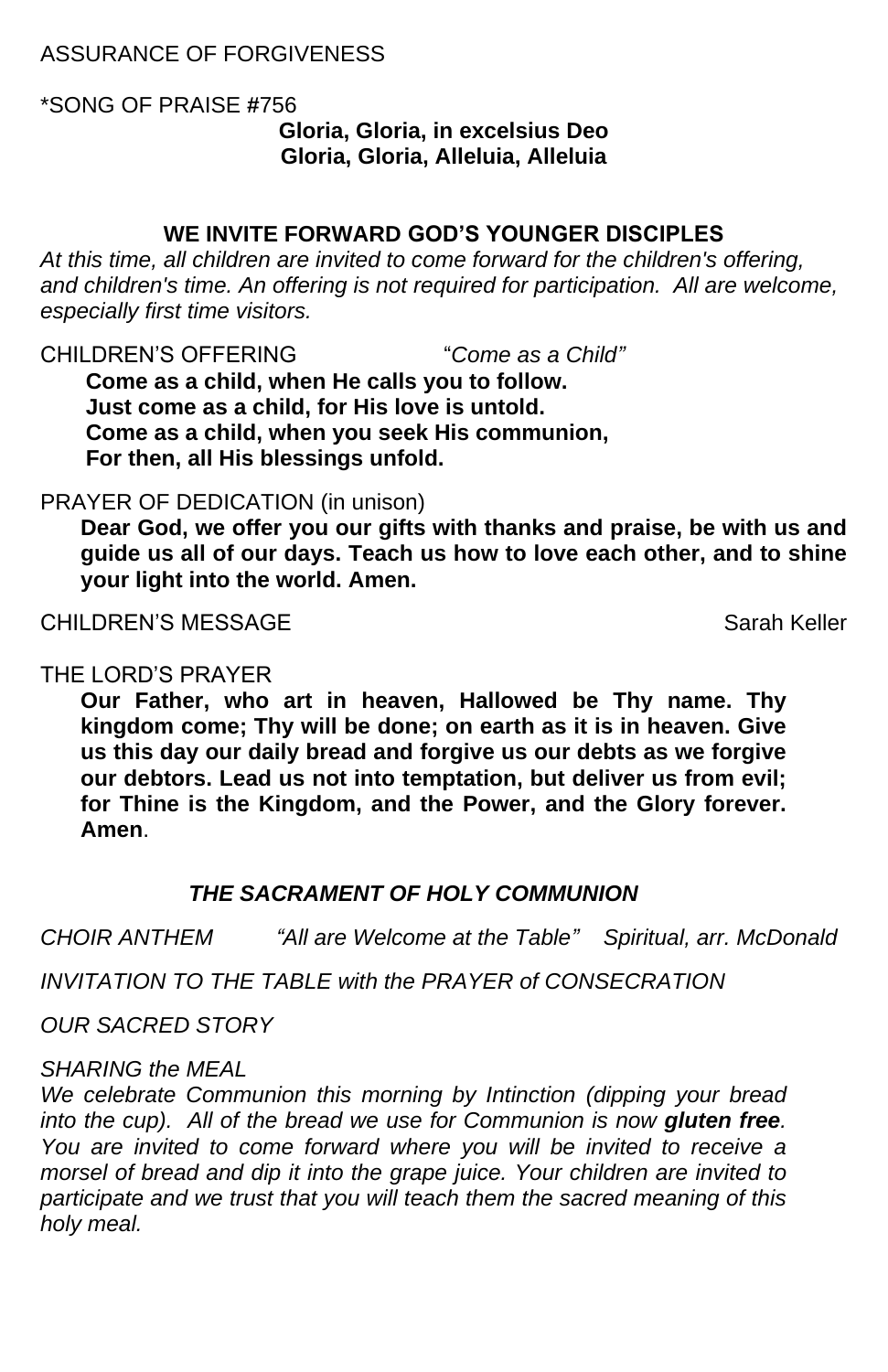*PRAYER of THANKSGIVING (in unison) Thank you, God, for life in the Spirit of Jesus: For gladness in this bread and cup, for love that cannot die, For peace the world cannot give, for joy in the company of friends, For the glory of creation, for the mission of justice you have made our own. In the name of Jesus, we pray. Amen.*

## **WE HEAR GOD'S WORD FOR US**

| <b>*HYMN NO. 581</b>    | "Lead Us from Death to Life"                                             |                                 |              |
|-------------------------|--------------------------------------------------------------------------|---------------------------------|--------------|
| <b>HEBREW SCRIPTURE</b> | Habbakuk 1:1-14, 2:1-4                                                   |                                 | O.T. p.744   |
| <b>NEW TESTAMENT:</b>   | An adapted reading of Matthew 13:33 & John 6:35 &<br>1 Corinthians 10:17 |                                 |              |
| <b>SERMON</b>           | "Makin' it Plain"                                                        | The Rev. Heidi Carrington Heath |              |
| <b>CHOIR ANTHEM</b>     | "The Voice of God"                                                       |                                 | Lloyd Larson |
| <b>PASTORAL PRAYER</b>  | <b>WE RESPOND WITH PRAYER</b>                                            |                                 |              |

CHORAL RESPONSE

## **WE RESPOND WITH OUR FINANCIAL GIFTS**

## OFFERTORY INVITATION

Because to whom much is given, much is required, says the Lord. We give so that the love of God, and justice Christ has made our own might multiply into the world beyond our walls. This morning's offering will now be given and received.

## OFFERTORY MUSIC

## \*DOXOLOGY #562, verse 1

**Take my gifts and let me love you, God who first of all loved me, gave me light and food and shelter, gave me life and set me free, now because your love has touched me, I have loved to give away, now the bread of love is riding, loaves of love to multiply!**

#### \*PRAYER OF DEDICATION Lord, richly bless and multiply these offerings of gratitude, that all whose lives they touch may know the grace and power of your love. Amen

#### **WE GO OUT TO LOVE AND SERVE A LOVING, SERVING GOD**

\*HYMN NO. 573 *"Lead on, Eternal Sovereign"*

**BENEDICTION**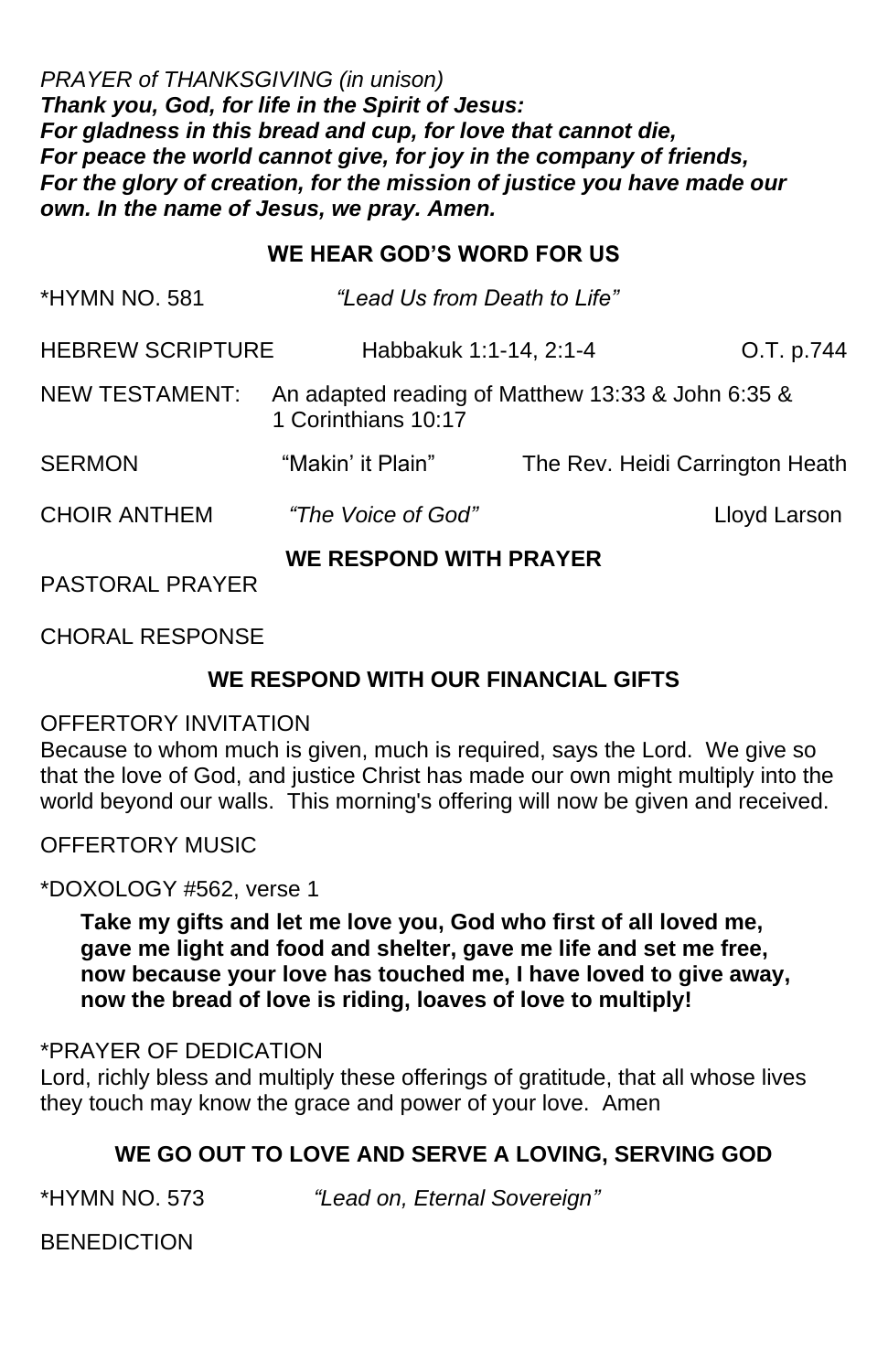## CONGREGATIONAL RESPONSE *"Let there be Peace on Earth"*

**Let there be Peace on Earth and let it begin with me. Let there be peace on earth - The peace that was meant to be. With God, our Creator; Family all are we. Let me walk with my Neighbor In perfect harmony.**

*\*Indicates all that are able may stand.* MINISTERS OF THE CHURCH Members of the Congregation DEACONS OF THE MONTH Fred Merrill & Jo Worthen LAY READER Come to church on Sunday to find out!

USHERS Diaconate Michael Bryan GREETER(s) Verna Elwell and Shirley Dickason PASTOR The Rev. Dr. Deborah Roof ASSOCIATE PASTOR The Rev. Heidi Carrington Heath MUSIC DIRECTOR Susan Handy ACCOMPANIST/ORGANIST ACCOMPANIST/ORGANIST ADMINISTRATIVE ASSISTANT **EXAMPLE 19 ADMINISTRATIVE ASSISTANT** 

**Let peace begin with me - Let this be the moment now. With every step I take -Let this be my solemn vow. To take each moment And live each moment in peace eternally. Let there be peace on earth, And let it begin with me.**

## POSTLUDE

*Flowers this Sunday are given in remembrance of Leon Berry in honor of his birthday from Nancy, Cathy, Wayne, Suzanne and Shanna.*

**First Parish Congregational Church, United Church of Christ** PO BOX 114, 47 East Derry Rd East Derry, NH 03041 Tel. 603.434.0628 Fax. 603.437.3001 Administrative Assistant: Emily Howard Email: officemgr@fpc-ucc.org **Office Hours: Monday-Thursday 9:00am-3:00pm** Our website [www.fpc-ucc.org](http://www.fpc-ucc.org/) Find us and 'friend us' on Facebook [www.facebook.com/fpcucc](http://www.facebook.com/fpcucc)



**First Parish Congregational Church, United Church of Christ, is a community of faith built upon a firm foundation of worship, prayer and education. In affirming diversity, we are dedicated to welcoming all people who seek the Word of God, Christian fellowship and service to others. In partnership with Christ and led by the Holy Spirit, we reach out to the ever-widening community through active and loving ministry.**